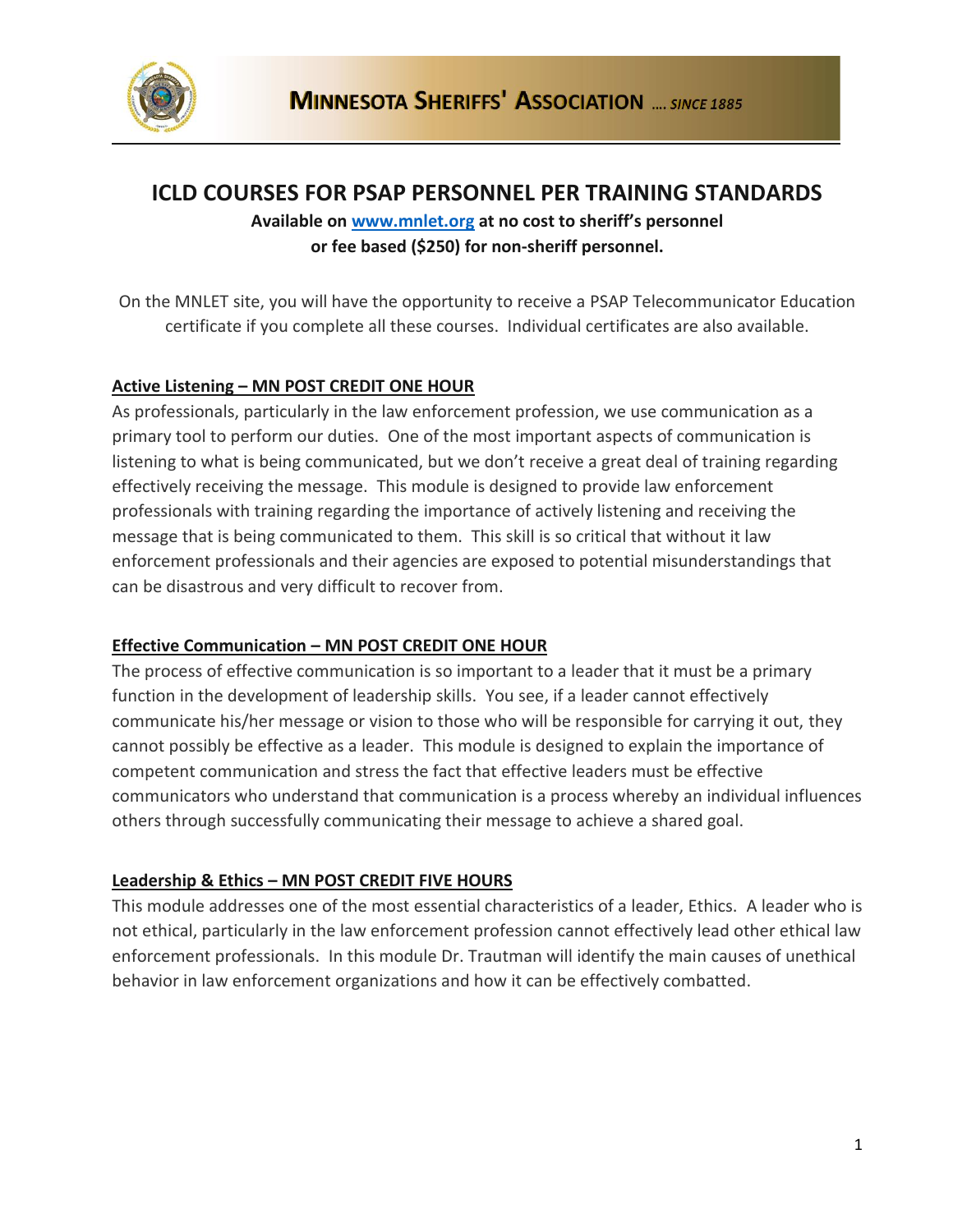

### **Leadership & Change – MN POST CREDIT ONE HOUR**

This module provides students with an in-depth look at why change can be so difficult, particularly in law enforcement organizations. It gives perspective on how change can benefit organizations and cautions against making changes just for the sake of change. The module also gives strategies to utilize when implementing necessary changes.

#### **Generations – MN POST CREDIT TWO HOURS**

This module focuses on Generations and the variety of them we now have in the workplace, as well as, within the communities that we serve. It is imperative for true leadership success that we are familiar with the different generations and understand how they think, their motivations and their work habits. You may be surprised by the diverse thought processes that each generation possesses.

# **Practical Emotional Intelligence – MN POST CREDIT TWO HOURS**

This module addresses the importance of having a strong sense of emotional intelligence and its relationship to strong leadership. Emotional intelligence is critical in law enforcement both internally and with public interactions. The instructor defines emotional intelligence and its practical uses in law enforcement.

#### **Proactive Communication – MN POST CREDIT TWO HOURS**

This module addresses one of the most challenging aspects of law enforcement and public safety the ability to proactively communicate with our employees, peers and the citizens that we serve. The instructor provides valuable insight into concepts, techniques and exercises that stress communicating proactively and in a manner that ensures true understanding.

#### **Conflict Management – MN POST CREDIT TWO HOURS**

If you think about it, most of what we deal with in law enforcement revolves around some type of conflict. Therefore, conflict management becomes a key comp1nt of accomplishing the law enforcement mission, whether there are external conflicts (outside the organization), or internal conflicts (within the organization). This module addresses conflict management and introduces students to techniques, processes and other solutions to address conflict.

#### **Cultural Diversity – MN POST CREDIT ONE HOUR**

This module focuses on cultural sensitivity and its importance to leadership, particularly in the law enforcement community. As law enforcement professionals we are obligated to provide responsive, effective, and equal services to all of the diverse cultural groups that we serve. This module provides insight into the barriers that often hinder us as individuals and organizations in